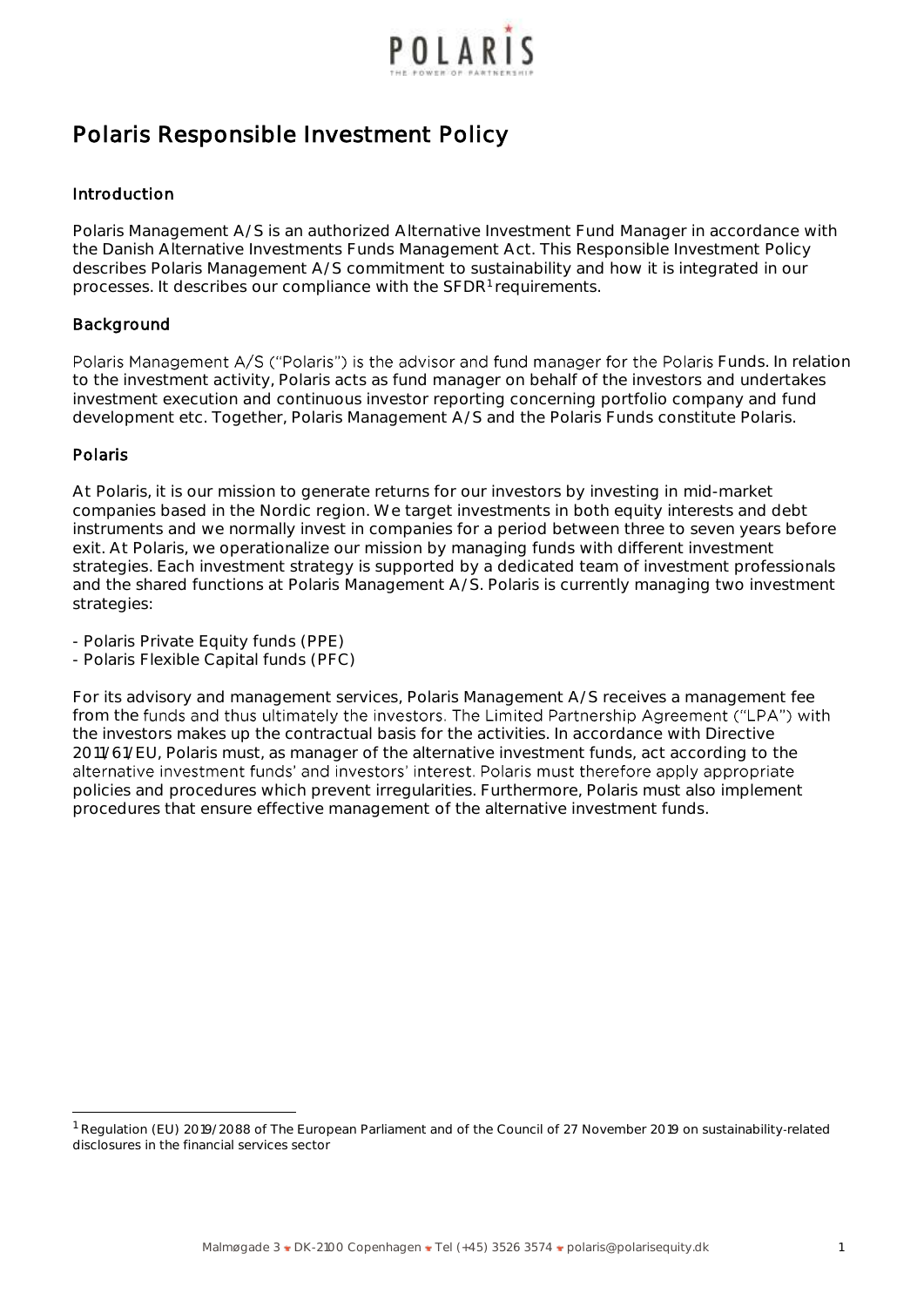

## **Sustainability in Polaris**

Polaris has a responsibility towards a broad range of stakeholders such as investors, employees, customers, suppliers, business relationships and the communities in which Polaris Management A/S and our portfolio companies operate. We take this responsibility seriously and we are committed to actively promoting sustainability throughout Polaris. Within the scope of sustainability, we include social, environmental, and economic impacts according to the internationally agreed principles for sustainable development (the "Sustainability Principles") consisting of the UN Guiding Principles (UNGPs from 2011), and as referenced by the OECD Guidelines (OECD from 2011).

Sustainability is fully integrated into our key processes to ensure competitiveness, performance, and long-term returns. It is our policy to ensure that we and our companies constantly demonstrate responsible business conduct by managing potential and actual adverse impacts relating to the Sustainability Principles. In addition, we promote that our companies contribute to the fulfilment of such principles through their core business activities.

As an investor, we comply with codes and guidelines of Invest Europe (formerly European Venture Capital and Private Equity Association) and Active Owners, formerly Danish Venture Capital and Private Equity Association (DVCA), and we have committed to the Principles for Responsible Investment (PRI). Both independently and through these memberships, we commit to and will demonstrate good practice by applying the Sustainability Principles as standard for responsible business conduct.

We will also work to support and promote the general acceptance and implementation of the Sustainability Principles and PRI throughout the investment community. We will also work to continuously improve and develop our efforts to promote sustainability throughout Polaris Equity.

The purpose of this Responsible Investment Policy is to outline what we expect from our company and our portfolio companies in terms of responsible business conduct and sustainability at Polaris Management A/S, in the investment process and in portfolio management.

#### *Overall Roles and Responsibilities*

Polaris Management A/S will promote sustainability and assess and promote compliance with the Sustainability Principles when addressing the impacts of Polaris Management A/S own activities and the activities in all portfolio companies<sup>2</sup>;

Polaris Management A/S is responsible for overseeing that this policy is implemented, when acting as investment advisors, as owners and when acting as directors on portfolio company boards.

All employees, board members and executive management in Polaris Management A/S are responsible for assisting Polaris Management A/S and our companies in meeting our responsibilities.

Should any such person find or receive information that Polaris Management A/S or a company under evaluation for investment, causes, contributes, or is linked to potential or actual *severe* impacts, which comprise principal and salient adverse impacts, in relation to any of the Sustainability Principles, such person shall immediately inform the CEO or CFO of Polaris Management A/S hereof.

<sup>&</sup>lt;sup>2</sup> Polaris Responsible Investment Policy has been applied retroactively to all portfolio companies acquired after the 1st of January 2017.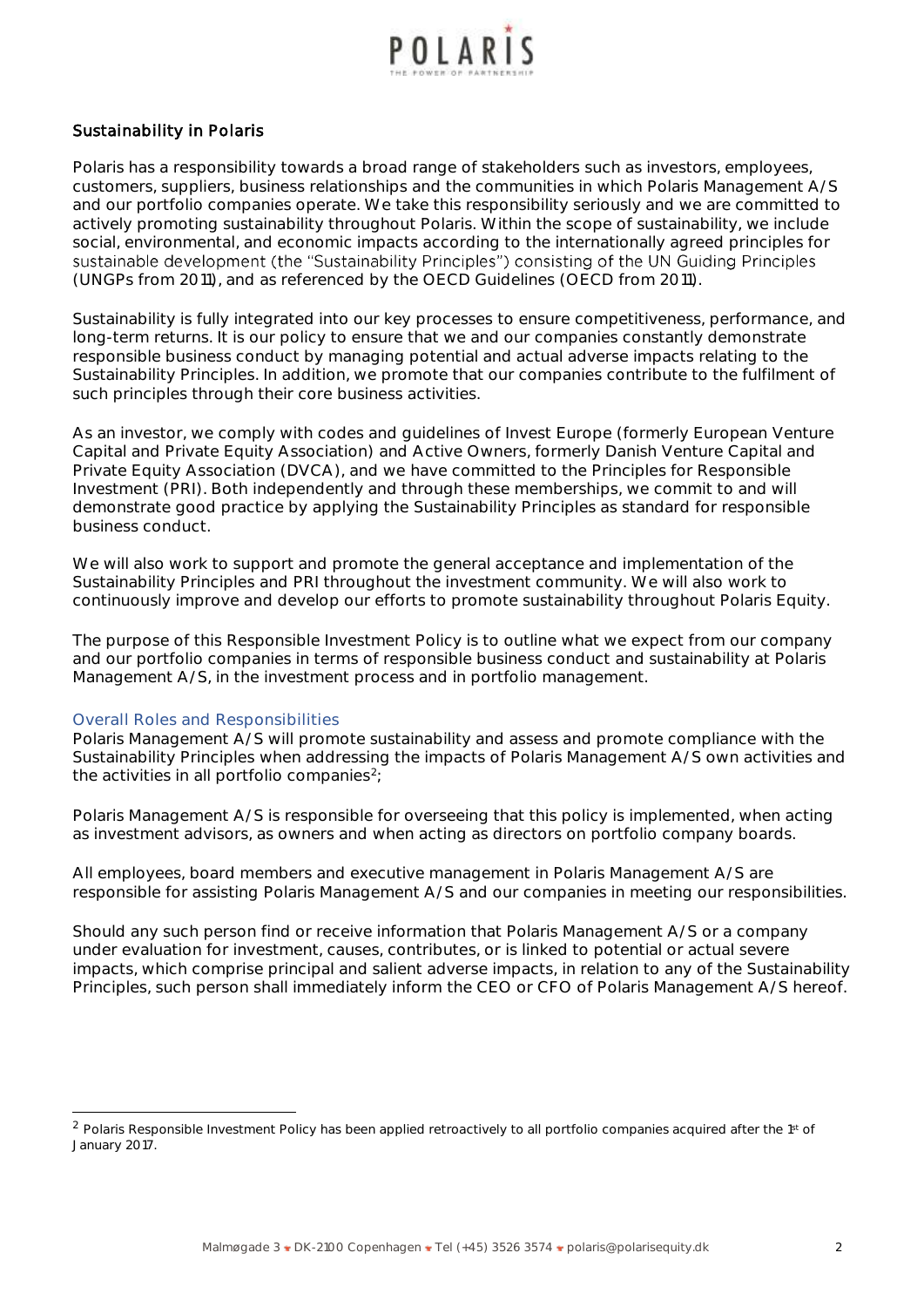

## *Renumeration Policy in Polaris Management*

The overall objective of Polaris Management's remuneration policy is to attract, retain, develop and reward the employees who contribute to the value creation of Polaris Management and thereby support a performance-oriented culture within the company.

This policy ensures that remuneration in Polaris Management is credible, effective, and fair, that the ratio of fixed vs. variable salary is adequate, proportional, and balanced and finally that the overall remuneration model is aligned with sound and efficient risk management principles. A central part of the policy is to avoid risk taking including sustainability risk as defined in the Regulation (EU) 2019/2088 that that exceeds the level of tolerated risk of Polaris Management, while at the same time facilitating a flexible remuneration.

#### *Sustainability Focus Areas*

In our work with sustainability, we have decided to give extra attention to three focus areas across Polaris :

- Climate action: Work to combat climate change by seeking to limit greenhouse gas (GHG) emissions across Polaris.
- Employer responsibility: Work to promote a healthy working environment throughout Polaris.
- Gender equality: Work to promote gender equality throughout Polaris .

#### *Sustainability Reporting*

In alignment with our commitment, Polaris Management A/S publicly discloses:

- Our Sustainability Commitment
- This Responsible Investment Policy

#### *Sustainability in the investment processes*

When screening for new investment opportunities, Polaris Management A/S considers to what extent the companies that we identify as potential investment opportunities meet our requirements with respect to sustainability. Sustainability related risks and opportunities might have an important impact on a company's current and future financial position and risk profile and must be considered. Sustainability considerations and alignment with Polaris investment criteria related to sustainability are therefore integrated in the evaluation of all opportunities throughout the investment process,

All findings, whether relating to adequate management of risks or to the ability to reap benefits from strategic work with sustainability, are considered during pricing and valuation, and form part of our investment risk assessment and decision-making, and are integrated into the overall business case and the investment mandate recommended to Polaris investment committee.

Should Polaris Management A/S find or receive information that a company under evaluation for investment, causes, contributes, or is linked to potential or actual *severe* impacts in relation to any of the principles mentioned in the Sustainability policy, such person shall immediately inform the CEO or CFO of Polaris Management A/S hereof.

## *Sustainability related risks and opportunities*

Each investment opportunity has its own unique set of sustainability related risks and opportunities which need to be evaluated in each situation. Each case might then have one or more risks and opportunities related to one or several of the areas under our Sustainability Principles which include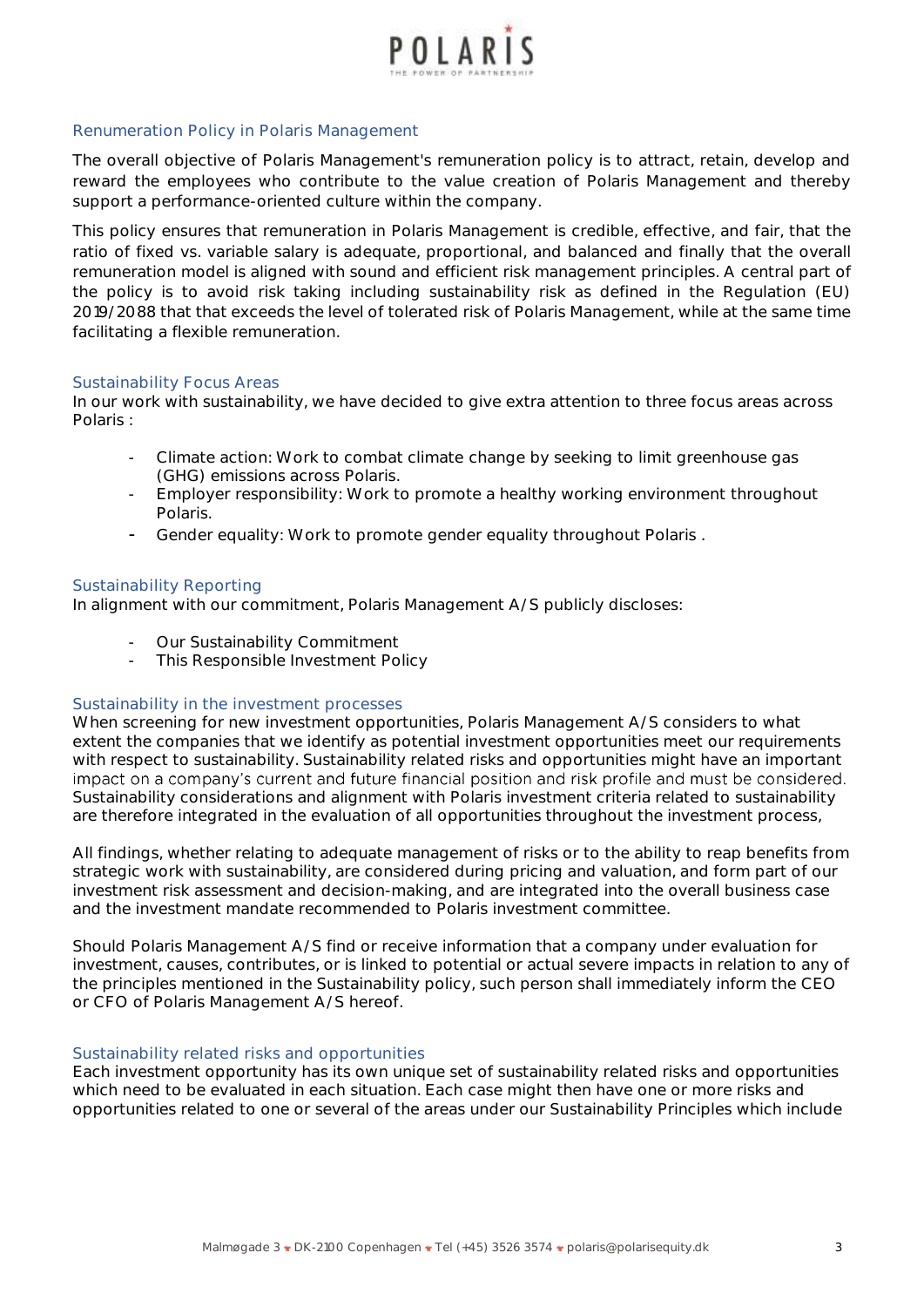

both environmental, social, or economic impacts. The specific risks and opportunities can in turn impact the current and future financial situation in several ways, hereunder:

- Impact on revenues: through impaired or improved competitive position or changes in customer behavior
- Impact on expenses: through increased operating costs necessary to adapt a company's products and services, costs related to improving the management of risks and adverse impacts and increased fees, taxes or other levies related to sustainability. In addition, through potentially increased one-off costs related to sustainability such as project costs, fines or similar.
- Impact on investments: potential needs for additional Investments to adapt facilities or manufacturing processes
- Impact on the assets and liabilities: impact on the valuation of the company's assets and liabilities hereunder land, property, plant, and equipment
- Impact on financing: positive or negative impact on the companies' financing costs and ability to secure financing

The risks and opportunities related to sustainability are evaluated alongside all other risks and opportunities of a potential investment. If a particular investment fulfills our investment criteria, all risks and opportunities, hereunder sustainability related risks and opportunities, are then fully included in the business plan, the financial forecast and the overall valuation of the company.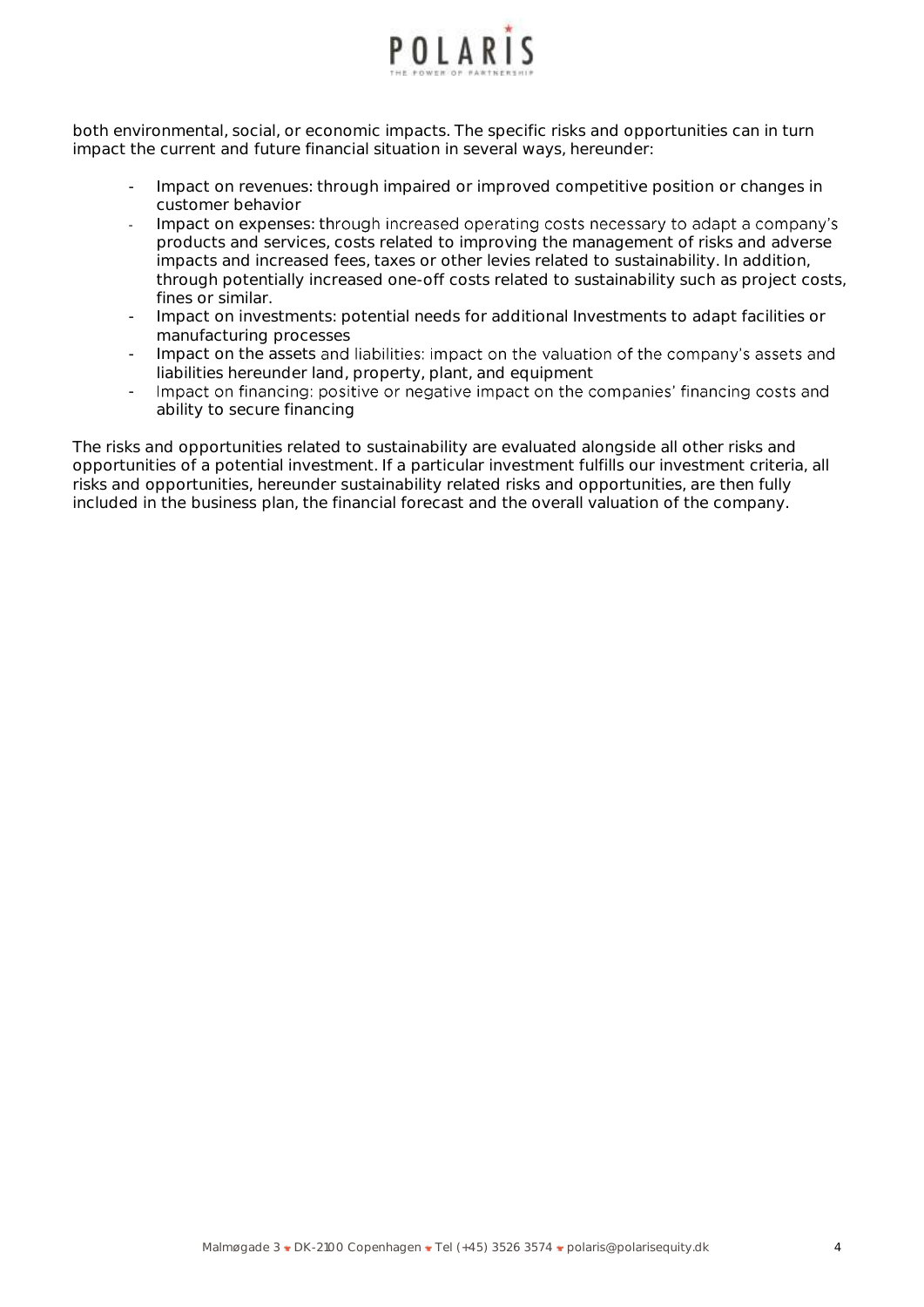

## **Polaris Private Equity**

The mission of Polaris Private Equity (PPE) is to generate returns for our investors by acquiring companies, then developing and improving them strategically and operationally before exiting them. Polaris Private Equity ("PPE") invests in the lower mid-market segment which is defined as companies with a turnover in the range of DKK 150m to DKK 1,500m. PPE primarily targets wellestablished companies with a strong market position and profitability. The companies are based in the Nordic region, mainly Denmark and Sweden, and hold a local, regional, or global potential for value growth, which Polaris' capital injection and active ownership can help materialize. PPE seeks controlling equity interests, either through majority ownership or in cooperation with other investors such as the current management or through a shareholder agreement. We normally own our portfolio companies for a period between three to seven years before exit.

Overall, the approach to investments can be separated into two phases:

- Investment process. Identification of investment opportunities, evaluation and due diligence and the making of the investment including negotiation, signing and closing
- Portfolio management: Active ownership and sale of the company (the exit)

#### **Sustainability in Polaris Private Equity**

Polaris Private Equity follows the overall policy for Polaris Equity regarding sustainability. To invest in controlling equity stakes, gives comparatively large opportunities to promote sustainability through active ownership in the Portfolio management phase. This opportunity has been integrated in PPE's strategy with respect to sustainability.

#### *Sustainability Focus Areas*

The overall focus areas of Polaris Equity is also the focus of Polaris Private Equity and they are supported by key performance indicators:

- Climate action: Work to combat climate change by seeking to limit greenhouse gas (GHG) emissions across Polaris Private Equity. To support this focus area we will measure and follow-up on GHG emissions on Scope 1, 2 and  $3<sup>3</sup>$  and GHG intensity<sup>4</sup>.
- Employer responsibility: Work to promote a healthy working environment throughout Polaris Private Equity. To support this focus area we will measure and follow-up on employee turnover.
- Gender equality: Work to promote gender equality throughout Polaris Private Equity. To support this focus area we will measure and follow-up on gender equality $5$  of the boards and management teams.

## *Sustainability Reporting*

Given the large scope of Polaris Private Equity and the opportunity to impact, Polaris Management A/S will, for Polaris Private Equity, publicly disclose:

An annual sustainability report - Polaris Sustainability report - which will be published as of 2021. The sustainability report will include our status, progress and plans for implementation of sustainability due diligence and how we acted in relation to severe impacts.

<sup>&</sup>lt;sup>3</sup> Sustainability indicator 1 in Annex I, Final Report on Draft regulatory Technical standards, p 60

<sup>4</sup> Sustainability indicator 2 in Annex I, Final Report on Draft regulatory Technical standards, p 60

<sup>5</sup> Sustainability indicator 13 in Annex I, Final Report on Draft regulatory Technical standards, p 63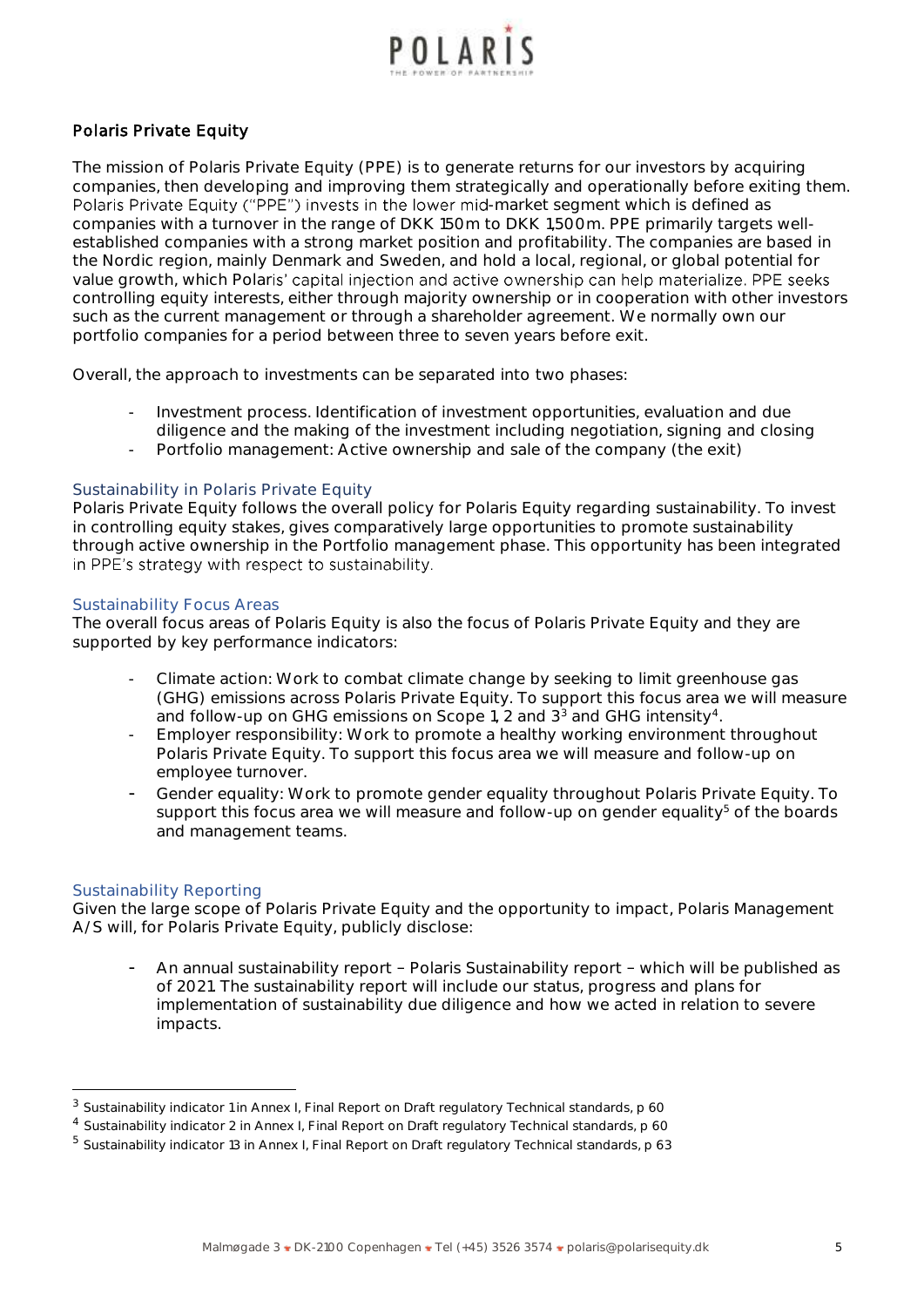

## **Polaris Private Equity investment process**

Polaris Private Equity's investment process consists of pre-defined gates where the last gate is always required before the investment can be fully approved by the appropriate decision bodies. The purpose with the first gate is to effectively classify new investment opportunities and thereby reduce the overall investment risk by only allowing targets to pass through gate 1 if they hold characteristics that match Polaris' investment criteria. The due diligence in the final phase consists of several aspects that are to be investigated for the target company:

- *Commercial*: in-depth analysis of the company's commercial position such as main markets, products, competitors, and trends. The process is handled by a reputable management consultancy company that holds relevant industry experience
- *Financial:* in-depth analysis of the company's financial position such as historic development, forecast verification, tax matters, IT matters etc. The process is handled by a reputable accounting company
- Legal: in-depth analysis of the company's legal position such as corporate matters, compliance, environmental matters, contractual obligations etc. The process is handled by a reputable legal adviser
- *Sustainability:* analysis of the investment from a sustainability perspective. The process is supported by reputable advisors in the area.

## *Sustainability criteria*

The following Sustainability criteria need to be met for an investment to be considered within Polaris Private Equity's investment mandate and be considered an eligible investment for PPE from a sustainability perspective:

- The company is not part of, or has an important exposure to, a "no-go" sector: gambling, weapons, tobacco, alcohol, and pornography<sup>6</sup>.
- The company does not have an unacceptable exposure to countries, persons, or entities on the UN sanctions list<sup>7</sup>
- The risk of sustainability related adverse impacts of the company, as defined in our Sustainability Principles, is determined to be acceptable and manageable
- The company has processes, procedures, and policies in place to govern and manage sustainability and the company's adverse impact, as defined in our Sustainability Principles, or we believe that we will be able to establish these in collaboration with the management team post acquisition

## *Sustainability Due Diligence*

Prior to making any final positive decision to invest in a company, PPE perform a thorough due diligence analysis of all facts of material importance to the investment decision. This includes a sustainability due diligence which typically includes the following elements:

- Alignment with Polaris Sustainability criteria and investment mandate.
- Sustainability performance & maturity of the sector.
- Sustainability performance & maturity of the company. Analysis of the company's sustainability platform (including related governance, management systems and processes, organization, and information of performance on key parameters and any ongoing initiatives. This includes whether and how any possible severe impacts are addressed. The evaluation is supported by a sustainability questionnaire).
- Impact analysis: current and future positive and negative sustainability impacts and related risks and opportunities. The Impact analysis is founded on Polaris Equity's

<sup>6</sup> These investment criteria are agreed explicitly with our investors as part of the LPA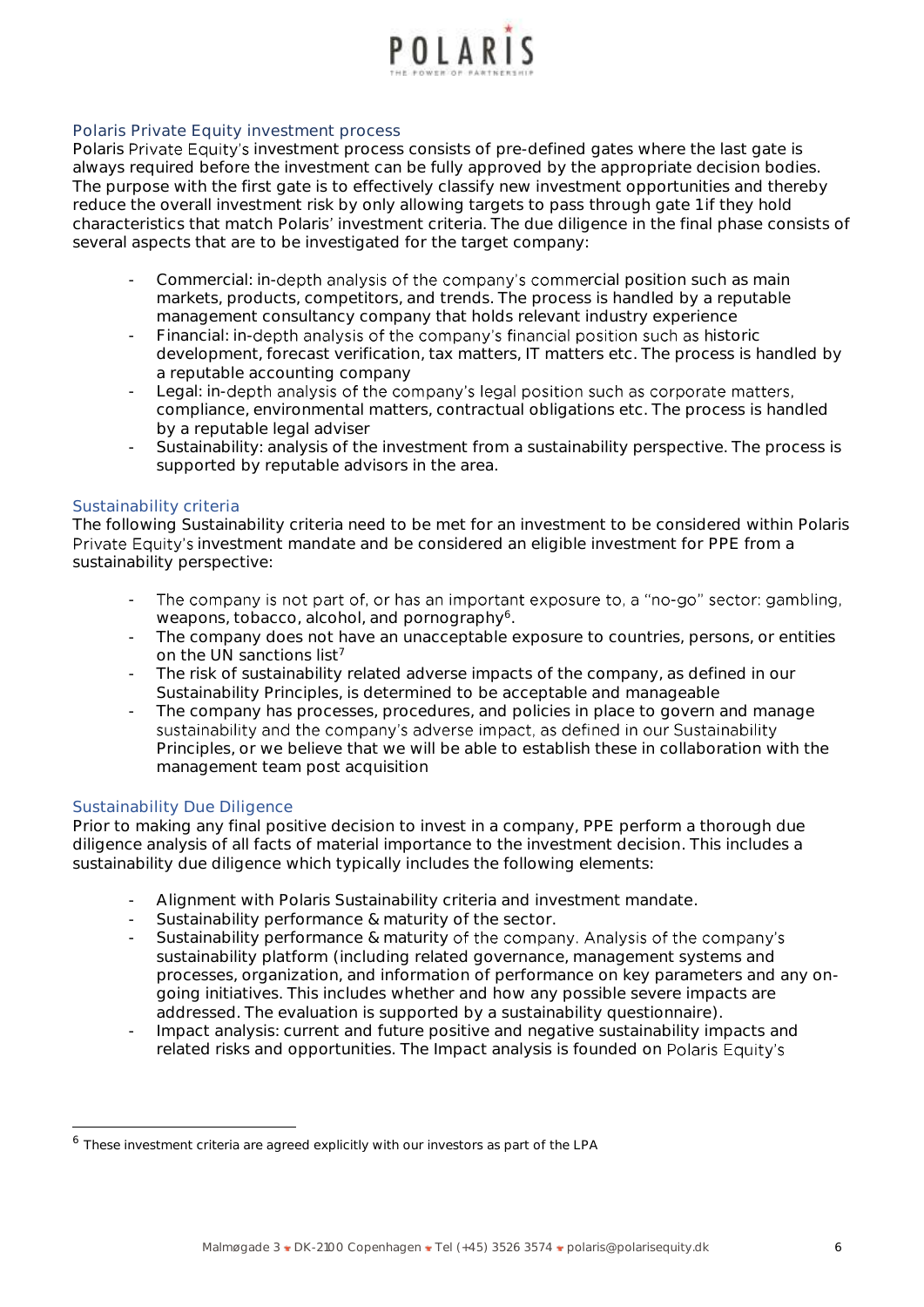

Sustainability Principles and the internationally recognized frameworks: SASB<sup>7</sup>, TCFD<sup>8</sup> <sup>9</sup>. The potential environmental impacts are analyzed and for companies which are deemed to experience a meaningful impact from changes related to climate change, a preliminary TCFD analysis is carried out.

- Sustainability program: first hypothesis of future actions to improve sustainability performance

## **Polaris Private Equity Portfolio Management**

#### *Corporate governance model*

The key objective for PPE is to create value and build a stronger company by active ownership through a structured value creation process combined with an effective corporate governance structure. Shortly after the closing of a transaction PPE implements a new governance structure for the portfolio company in question. The general idea is that the development of the portfolio companies should be driven by the close cooperation between the respective company's Board of Directors ("board") and management as well as PPE. Generally, the role of the board is, amongst other, but not limited to:

- Act on behalf of the owners and represent their interests during PPE's ownership period of typically three to seven years
- Initiate a strategy process to ensure a common understanding between management, board and owners of the company's situation, possibilities, goals and strategy
- Closely follow up on strategy implementation and ensure "sense of urgency" -
- Recruit, remunerate and/or dismiss top management
- Ensure relevant guidelines for responsibility, planning, follow-up and risk management
- Ensure legal and financial compliance
- Contribute with specific competencies and network
- Participate in specific ad-hoc working groups and act as a discussion board to management
- Ensure adherence to Polaris Equity's and PPE's policies and ambitions with respect to sustainability

#### *Portfolio Management process*

On average, the holding period of a PPE portfolio company is between three to seven years. In general, the active ownership period can be split into three phases:

- Start-up period / 100-day plan
- Execution / development period
- Exit preparation

The start-up period is initiated just after closing of the transaction. Firstly, the start-up period is characterized by a 100-day plan that involves a number of "to-do's" following the ownership change. The typical starting point of the 100-day plan is establishing the governance structure as previously described. Once the governance structure is in place, the focus turns to the strategic review of the company based on the due diligence findings during the transaction process. Founded on this review a more detailed and substantiated business plan is developed together with management and the board. This business plan should also include a plan for the development of the company's sustainability performance. Once the business plan and management team are fully in place then the management incentive scheme is developed by PPE, which allows for key employees and board

<sup>&</sup>lt;sup>7</sup> Sustainability Accounting Standards Board (SASB)

<sup>8</sup> Task Force on Climate-related Financial Disclosures (TCFD). Framework to disclose climate-related risks and opportunities through existing reporting processes.

 $9$  UN's Sustainable Development Goals (SDG's) as operationalized for corporations by the Global Reporting Initiative (GRI)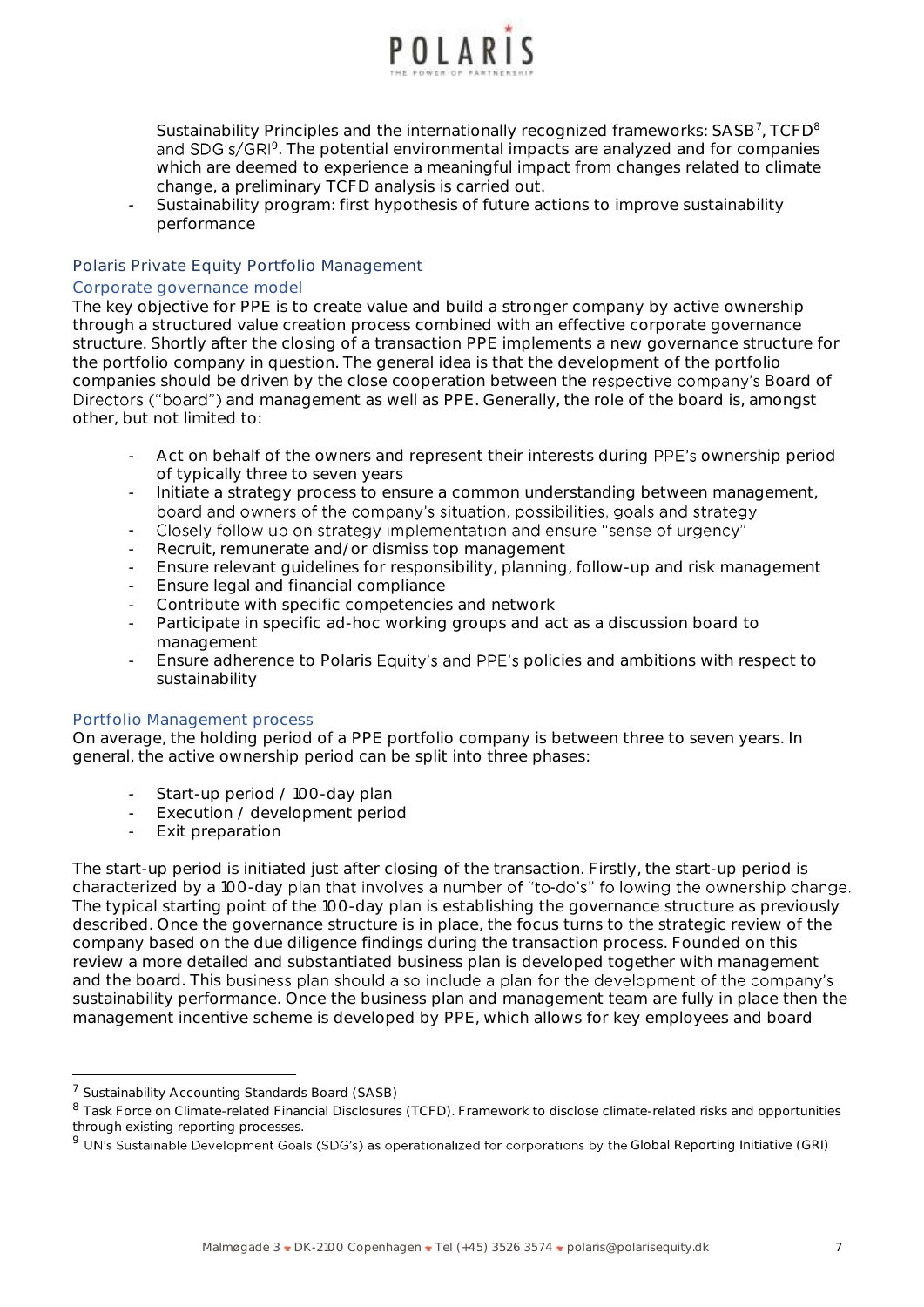

members to become shareholders in the company. The incentive scheme helps to ensure interest alignment among management, board, and Polaris.

Following the start-up period and the successful execution of the 100-day plan, the company moves into the execution/development phase where the main focus is on execution of the business plan initiatives, including plans related to sustainability.

To facilitate and support the portfolio management process and hereunder the creation and execution of the business plan, Polaris has developed what is called the Polaris Excellence Model. This Excellence Model is a systematic value creation model, which has been designed to support the portfolio company in its value creation with workshops, toolboxes, the Polaris Expert Network and dedicated Polaris contacts for each topic.

The exit preparation stage firstly involves identification and approach of potential buyers, preparation of the company and management and lastly an actual sale.

PPE views the exit process as highly value-adding, as prospective buyers will value a company that provides detailed material and a well-communicated business plan and strategy, including detailed information regarding sustainability performance and plans, as less risky and correspondingly more valuable. It is thus an individual value lever in the Polaris Excellence Model and area that PPE spends considerable effort on.

#### *Sustainability in Portfolio Management*

PPE's portfolio companies shall, at a minimum, establish governance structures to meet the requirements embedded in our Sustainability Principles founded on the UNGPs/OECD consisting of:

- Policy Commitment through a Sustainability policy
- Sustainability due diligence processes, including responsibility in business relationships
- Grievance mechanisms

We also expect that all of PPE's portfolio companies sign up to the UN Global Compact (UNGC) and adhere to the reporting requirements thereof.

In addition, we expect that our portfolio companies implement Polaris Sustainability Program, which is part of Polaris Excellence Model, adapted to fit the individual circumstances of each company. Polaris Sustainability Program is a standard structure based on our Sustainability Principles that defines the analysis, structure and plans that a Polaris portfolio company should have in place with respect to sustainability. It is our ambition that our requirements with respect to sustainability are implemented by each portfolio company within twelve months post acquisition if that is practically possible.

#### *Roles and responsibilities in Portfolio Management*

All employees, board members and executive management in PPE's portfolio companies are responsible for assisting our companies in meeting our responsibilities.

Should any such person find or receive information that a PPE portfolio company causes, contributes, or is linked to potential or actual *severe* impacts in relation to the Sustainability Principles, such person shall immediately inform the CEO or CFO of Polaris Management A/S hereof.

The boards of PPE's portfolio companies are responsible for complying with this Responsible Investment Policy, and thus ensuring that adequate sustainability policies and strategies relevant to the specific company are developed, and for overseeing that executive management implement these and that the portfolio company regularly reports on progress.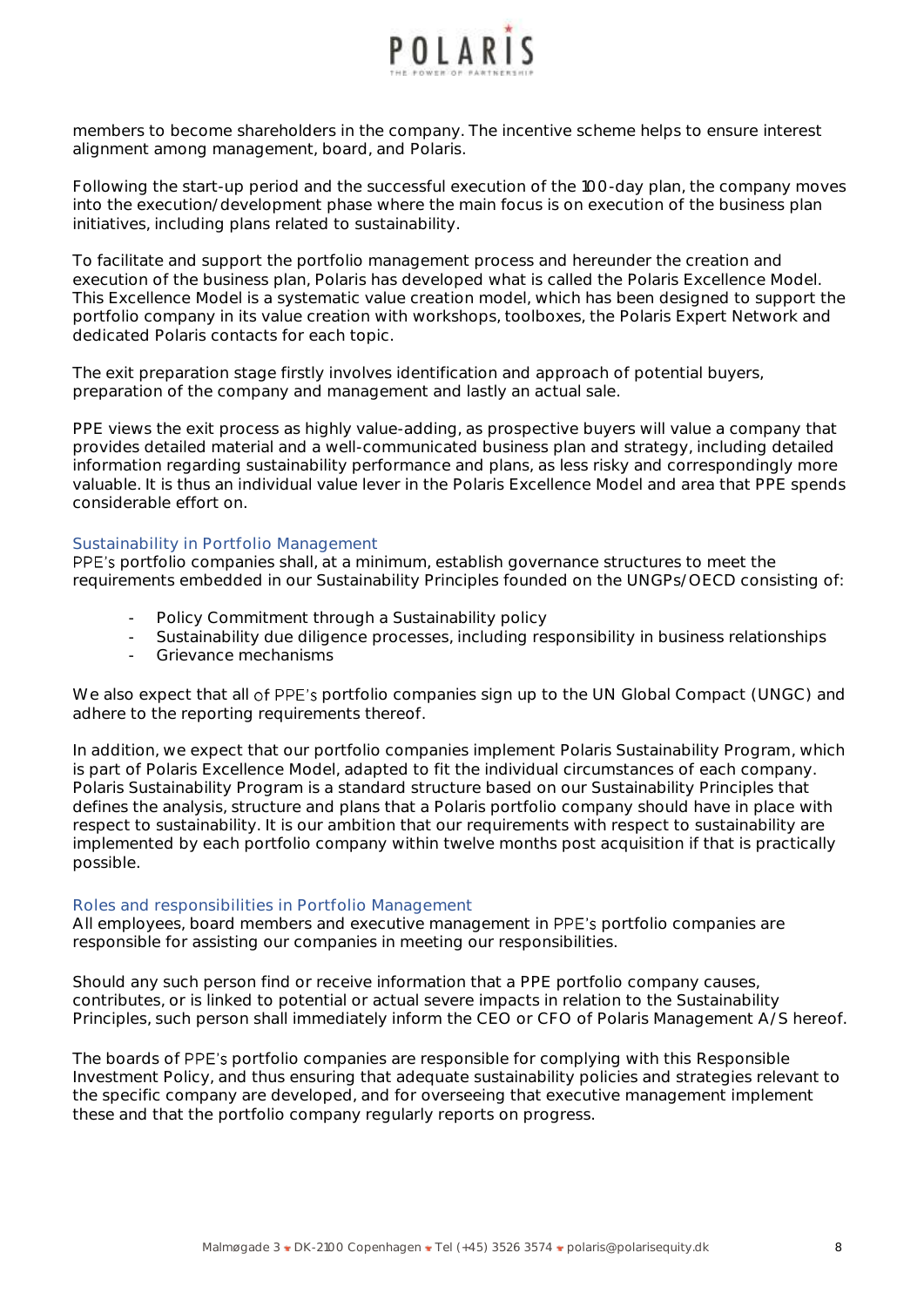

Polaris Management A/S will provide PPE's portfolio company management with tools, guidance, and knowledge sharing opportunities on sustainability and good corporate governance.

The boards of directors of all PPE's portfolio companies must consider sustainability performance as part of their performance review, ensure that sustainability impact assessments form part of the regular risk management cycle, and review the progress of sustainability implementation at least annually and when approving the annual UNGC reporting (Communication on Progress). Active measures to prevent or mitigate identified risks of severe impacts should be discussed. For companies which are deemed to experience a significant impact from climate change, a TCFD<sup>10</sup> analysis should be considered identifying measures to prevent or mitigate potential future risks and exploit potential future opportunities.

Polaris Management A/S oversees that all of PPE's portfolio companies commit to responsible business conduct, perform annual sustainability impact assessments, integrate the findings, and include the handling of severe impacts in the annual UNGC reporting of the company, as soon and to such extent as is reasonably possible/feasible under the circumstances.

#### *Portfolio Company Reporting*

PPE's portfolio companies shall report publicly on sustainability in line with legal requirements and the requirements of UN Global Compact. This means that PPE's portfolio companies disclose:

- Their Policy Commitment through a Sustainability Policy
- Information on progress in implementation and maintenance of their sustainability due diligence system to address adverse impacts in relation to the Sustainability Principles
- The establishment of effective grievance mechanisms that enable the affected person(s) to raise concerns or the appropriate authorities to be notified
- The effectiveness of actions to address severe impacts that the portfolio companies cause, contribute to, or are linked to through their value chain, as soon and to such extent as is reasonably possible/feasible under the circumstances.

#### *Good Corporate Governance Principles*

In addition to establishing governance systems to manage adverse impacts on sustainable development, PPE has set strict requirements on the way we and our portfolio companies conduct our business. Polaris Management A/S provides support and guidance to PPE's portfolio companies managements to ensure sound governance practices.

The boards of the portfolio companies of PPE must establish policies that ensures a culture of legal compliance and responsible business conduct and encourage people to report concerns.

In PPE's portfolio companies, systems must be in place to ensure that board members are appointed based on competence and experience, that their responsibilities are clearly defined, that the boards evaluate their own performance, and that conflicts of interests are avoided.

The boards of PPE's portfolio companies must establish policies and systems that ensure board oversight with executive management, performance and remuneration reviews, legal compliance with respect to books, records, and accounting standards, effective internal controls, and solid risk management processes. Specifically, it is important that the renumeration of the management team and employees in the portfolio company does not encourage risk taking, including sustainability risks, beyond acceptable levels.

<sup>&</sup>lt;sup>10</sup> Task Force on Climate-related Financial Disclosures (TCFD). Framework to disclose climate-related risks and opportunities through existing reporting processes.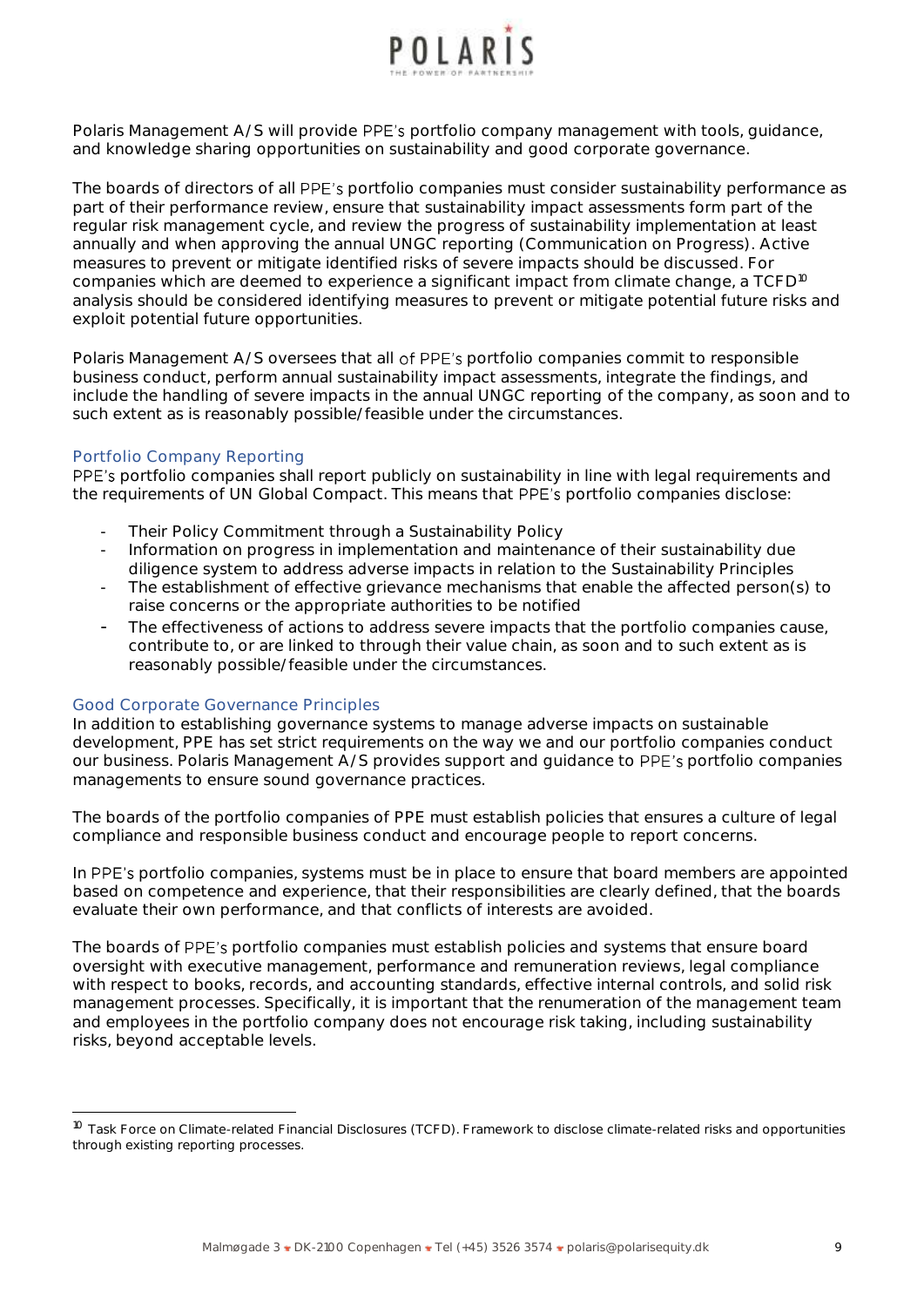

## **Polaris Flexible Capital**

The mission of Polaris Flexible Capital (PFC) is to generate returns for our investors by investing in companies in the lower mid-market segment. The geographical focus of the fund will primarily be the Nordic region, with the opportunity to selectively pursue opportunities outside of this region.

The Fund will be providing capital for growth, succession, transformations, and consolidations to attractive companies across different tranches of the capital structure. Operating within a flexible investment mandate, PFC will tailor capital solutions to best fit the needs of the companies it will be partnering with, thereby supporting companies and owners. PFC will be investing capital throughout the capital structure from i) junior loans, including uni-tranche, and second lien to ii) preferred equity and common minority equity. In addition hereto the fund has the opportunity to invest up to 20% of the fund in listed credit bonds.

The fund will seek to partner with strong owners and co-investors and will have a contemplated holding period of two to five years.

Overall, the approach to investments can be separated into two phases:

- Investment process. Identification of investment opportunities, evaluation, due diligence, structuring, negotiation, signing and execution
- Portfolio management: Active ownership, monitoring and sale, redemption of the investment (the exit)

## **Sustainability in Polaris Flexible Capital**

PFC follows the overall policy for Polaris regarding sustainability. PFC's ability to promote sustainability will reflect the governance rights that the individual investments have. As PFC does not make control investments, the ability to influence decision making at portfolio company level will be constrained compared with PPE. It is however PFC's ambition to use the influence it has at its disposal towards imposing high ambitions comparable to those of Polaris Private Equity. PFC will seek to leverage the sustainability tools, processes and platforms available in Polaris to support this ambition.

## *Sustainability Focus Areas*

The overall focus areas of Polaris will be supported by PFC whenever possible:

- Climate action: Work to combat climate change by seeking to limit greenhouse gas (GHG) emissions across Polaris.
- Employer responsibility: Work to promote a healthy working environment throughout Polaris.
- Gender equality: Work to promote gender equality throughout Polaris.

#### *Sustainability Reporting*

Given the limited influence that PFC have on each portfolio company, PFC will not issue a separate sustainability report in addition to regular investor reporting and what is required by local legislation.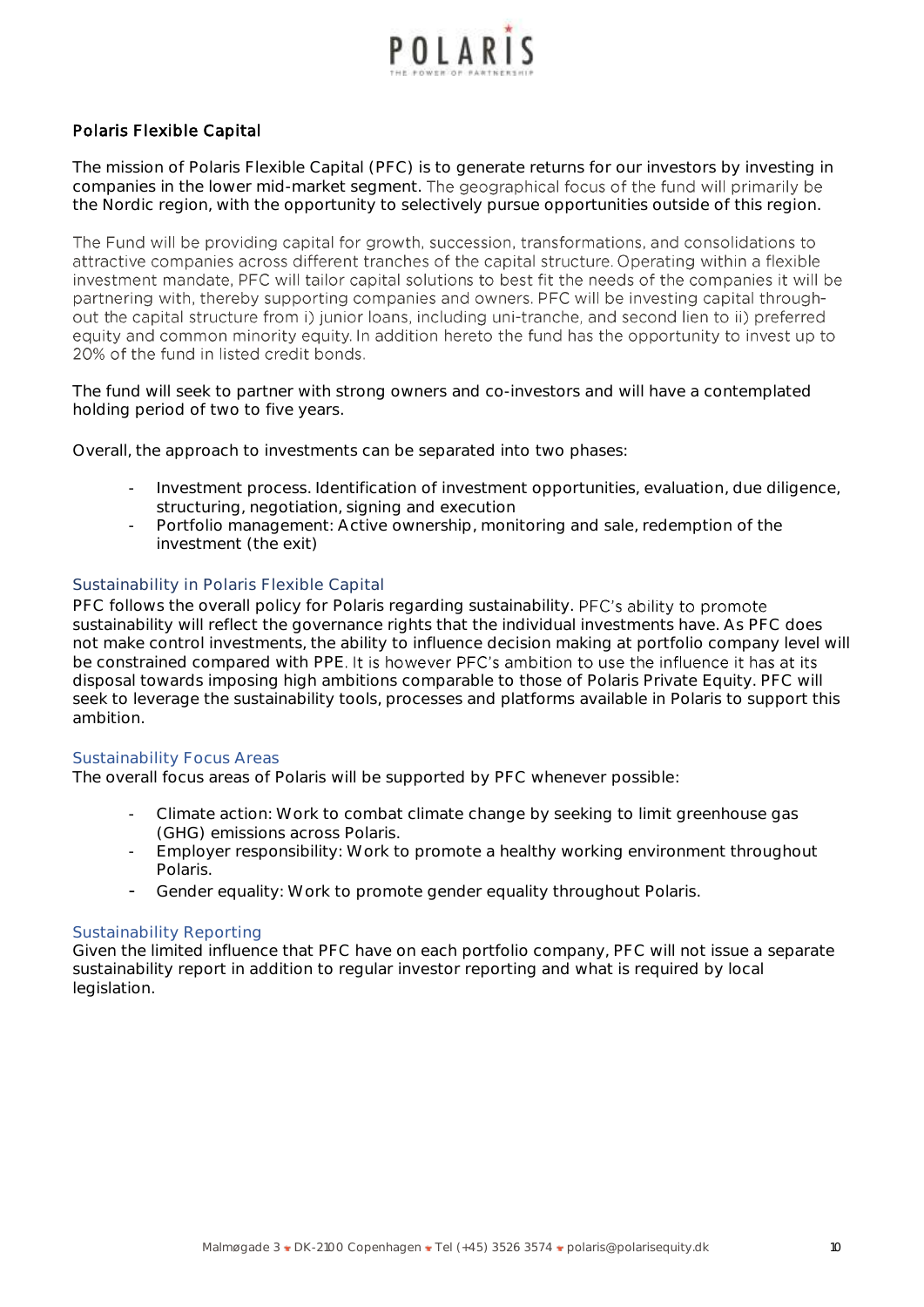

## **Polaris Flexible Capital investment process**

PFC's investment process consists of pre-defined gates through which prospective investments are prioritized and evaluated on continuously increasing knowledge and insight.

The structured due diligence process in the final phase consists of several elements and areas which are to be investigated for the target company. The main elements hereof are:

- Commercial: in-depth analysis of the company's commercial position such as main markets, products, competitors, and trends.
- *Financial:* in-depth analysis of the company's financial position such as historic development, forecast verification, tax matters, IT matters etc.
- *Ownership:* in-depth analysis of the owner(s), their experience with the company and the sector, and their ability to support the company managerially and financially
- Legal: in-depth analysis of the company's legal position such as corporate matters, compliance, environmental matters, contractual obligations etc.
- Sustainability: analysis of the investment from a sustainability perspective.

The design and extent of the due diligence will vary depending on the actual investment situation and where in the capital structure PFC will be invested. Thus, PFC will in some investments be leading the design and planning of all due diligence tracks. In other situations, PFC may gain access to the due diligence undertakings and reports carried out by, or on behalf of, a new investor, and PFC will then typically be making a tailored "top-up" due diligence. PFC will always influence the due diligence process to the extent possible and complement it if required. If needed, PFC will also conduct an internal sustainability due diligence based on the other available due diligence material.

#### *Sustainability criteria*

The following Sustainability criteria need to be met for an investment to be considered within Polaris Flexible Capital's investment mandate and be considered an eligible investment for PFC from a sustainability perspective:

- The company is not part of, or has an important exposure to, a "no-go" sector: gambling, weapons, tobacco, alcohol, and pornography<sup>11</sup>.
- The company does not have an unacceptable exposure to countries, persons, or entities on the UN sanctions list<sup>7</sup>.
- The risk of sustainability related adverse impacts of the company, as defined in our Sustainability Principles, is determined to be acceptable and manageable.
- The company has, or will have, a governance structure that is deemed adequate to manage sustainability and the company's adverse impact, as defined in our Sustainability Principles.
- The company commit to (i) discuss sustainability at least annually in its board of directors and (ii) report annually to PFC on the status and work related to sustainability

## *Sustainability Due Diligence*

Prior to making any final positive decision to invest in a company, PFC, and/or the main investor, perform a thorough due diligence analysis of all facts of material importance to the investment decision. This includes a sustainability due diligence which typically includes the following elements:

- Alignment with Polaris Sustainability criteria and investment mandate.
- Sustainability performance & maturity of the sector.
- Sustainability performance & maturity of the company. Analysis of the company's sustainability platform (including related governance, management systems and processes, organization, and information of performance on key parameters and any on-

<sup>&</sup>lt;sup>11</sup> These investment criteria are agreed explicitly with our investors as part of the LPA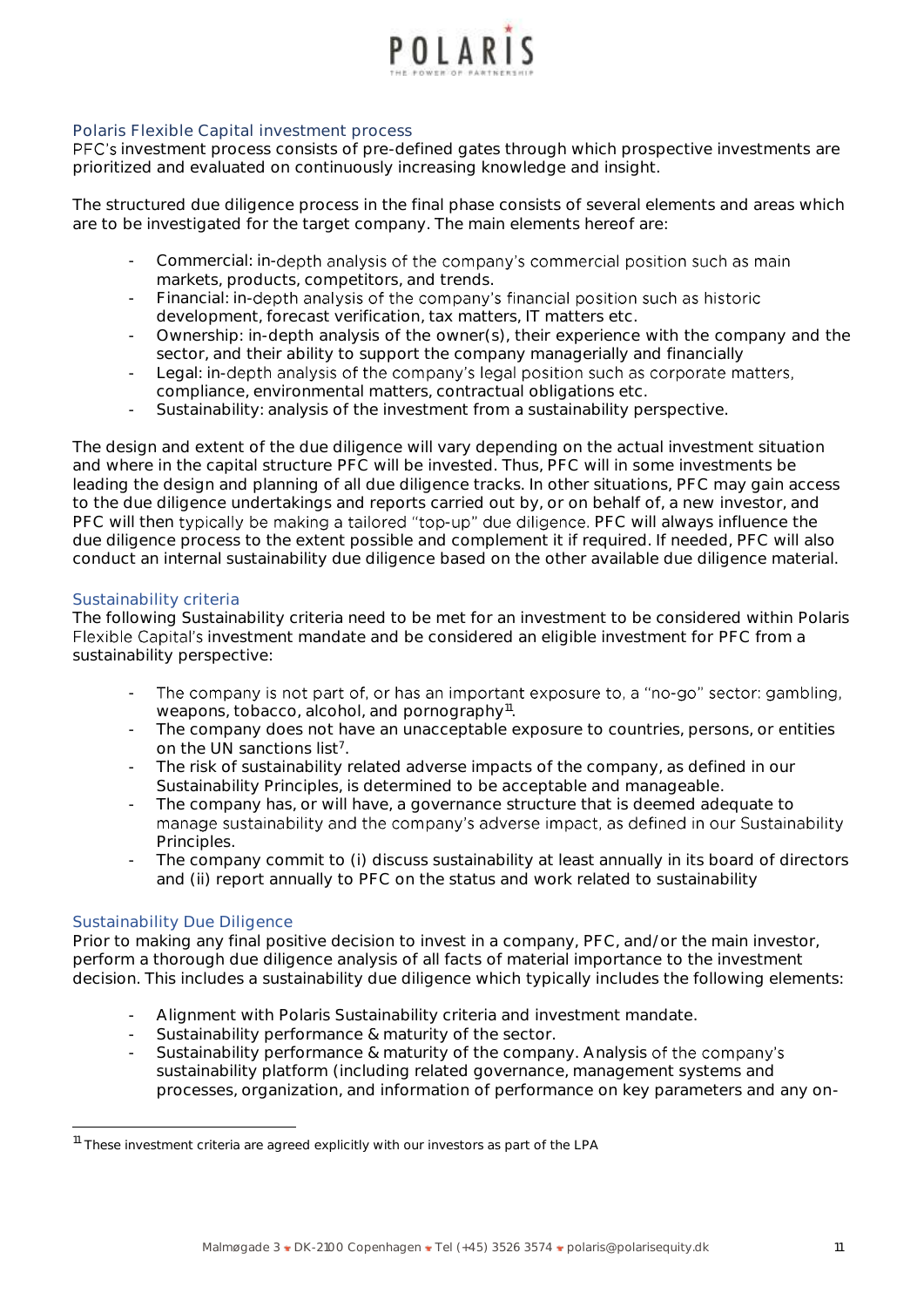

going initiatives including whether and how any possible severe impacts are addressed. The evaluation is supported by a sustainability questionnaire.

- Impact analysis: current and future positive and negative sustainability impacts and related risks and opportunities. The Impact analysis is founded on Polaris' Sustainability Principles and the internationally recognized frameworks: SASB<sup>12</sup>, TCFD<sup>13</sup> and <sup>14</sup>. The potential environmental impacts are analyzed and for companies which are deemed to experience a meaningful impact from changes related to climate change, a preliminary TCFD analysis is carried out.

## **Polaris Flexible Capital Portfolio Management**

#### *Corporate governance model*

PFC want to contribute to the value creating process at the companies it invests in and thereby help building stronger companies. PFC will invest across a range of investment structures which has varying governance rights, and the approach to participation in the value creation process will reflect this. However, the ambition is that PFC's contribution to the development to of its portfolio companies should be driven by cooperation between the respective company's Board of Directors ("board"), owners, management, lenders and other key stakeholders. In its capacity as a stakeholder and investor in a portfolio company PFC will work to ensure the following:

- A suitable strategy is in place including a common understanding between management, board and owners of the company's situation, possibilities, and goals
- Strategy implementation is followed up and there is a "sense of urgency"
- The top management team is regularly evaluated
- There are relevant quidelines for responsibility, planning, follow-up and risk management
- There is legal and financial compliance
- Polaris capabilities within corporate development and governance is clearly communicated, and access to the Polaris Excellence Model is made available to the company. Hereunder tools, processes and platforms relating to sustainability
- Fulfillment of Polaris policies and ambitions with respect to sustainability, hereunder support of Polaris' Sustainability Principles
- The board of directors discuss, at least annually, the status and work related to sustainability

<sup>&</sup>lt;sup>12</sup> Sustainability Accounting Standards Board (SASB)

<sup>13</sup> Task Force on Climate-related Financial Disclosures (TCFD). Framework to disclose climate-related risks and opportunities through existing reporting processes.

<sup>&</sup>lt;sup>14</sup> UN's Sustainable Development Goals (SDG's) as operationalized for corporations by the Global Reporting Initiative (GRI)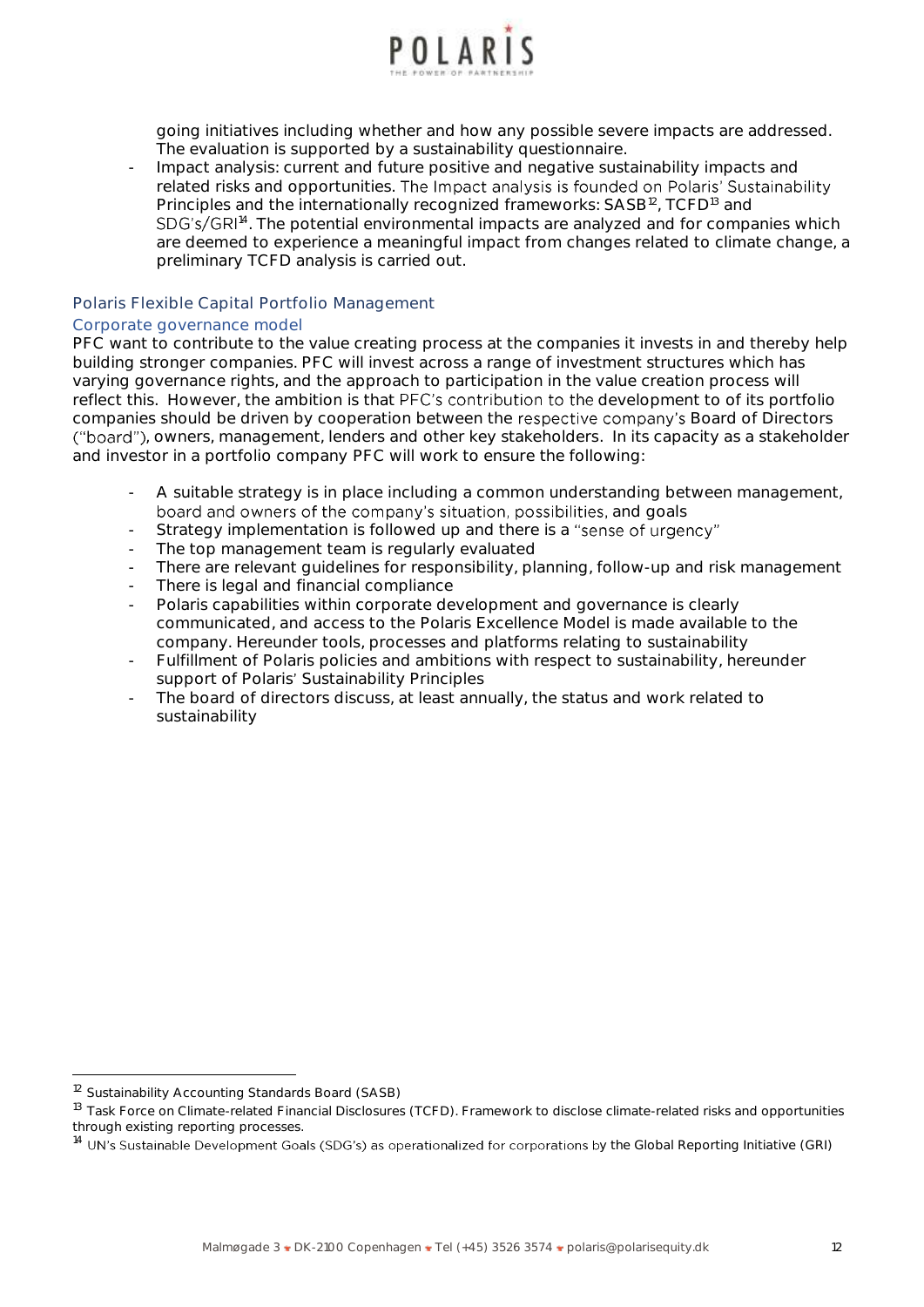

#### *Portfolio Management process*

#### Junior loans, mezzanine loans, and preferred equity

The loan- or investment agreements will typically contain rights to access detailed information regarding the performance of the company on a monthly or quarterly basis, as well as access to management on a continuous basis. Presence at the Board of Directors (as observer) can also be contractually granted.

Each investment will have a senior member of the investment team allocated to it as responsible for the portfolio management. This includes presenting the development of the investment, and suggesting actions to be taken, at meetings with the entire investment team, either held on a weekly basis or ad-hoc if required by the situation.

Portfolio management includes close monitoring and analysis of the financial and operational performance of the company. Compliance with the agreed set of financial covenants and other undertakings is an integrated part of the ongoing monitoring. The monitoring will be intensified as needed including when i) if the financial or operational development of the company deviates substantially from the base case defined at the time of investment, ii) there are changes to the senior management team or iii) there are adverse market developments.

If the terms and conditions set out in the investment agreement or loan agreement are breached, PFC can have extended governance rights in the form of access to information, altered investment terms, or right of accelerated repayment. The investment team will discuss appropriate actions to be taken in the case where a situation of default arises. These may require onboarding of external advisers (legal and financial) or industry experts.

#### Minority investments

The investment agreement or shareholder agreement will typically contain rights to detailed information on the performance of the company on a monthly or quarterly basis. Governance will likely include presence and voting rights at the Board of Directors level. PFC may choose to appoint an external industry expert as their representative on the Board of Directors.

Although PFC will not have decisive influence over the company, active ownership is an integral part of the portfolio management approach with these types of investments. PFC will thus seek to support the company managerially by actively engaging with the management of the company. This includes implementing initiatives from the governance model which Polaris Private Equity has developed and refined over many years. This set of governance principles includes defining clear roles and tasks for the Board of Directors, including:

- Acting on behalf of the owners and representing their interests during PFC's ownership period
- Initiate a strategy process to ensure a common understanding among management, board, and the owners regarding the company's situation, possibilities, goals, and strategy
- Closely follow up on strategy implementation and ensure a "sense of urgency" -
- Recruit, remunerate, and dismiss top management
- Ensure relevant guidelines for responsibility, planning, follow-up, and risk management
- Ensure legal and financial compliance
- Contribute with specific competencies and network
- Participate in specific ad-hoc working groups and act as a discussion board for management

Each investment will have a senior member of the investment team allocated to it as responsible for the portfolio management. This includes presenting the development of the investment, and suggesting actions to be taken, at meetings with IC, either held on a weekly basis or ad-hoc if required in the situation.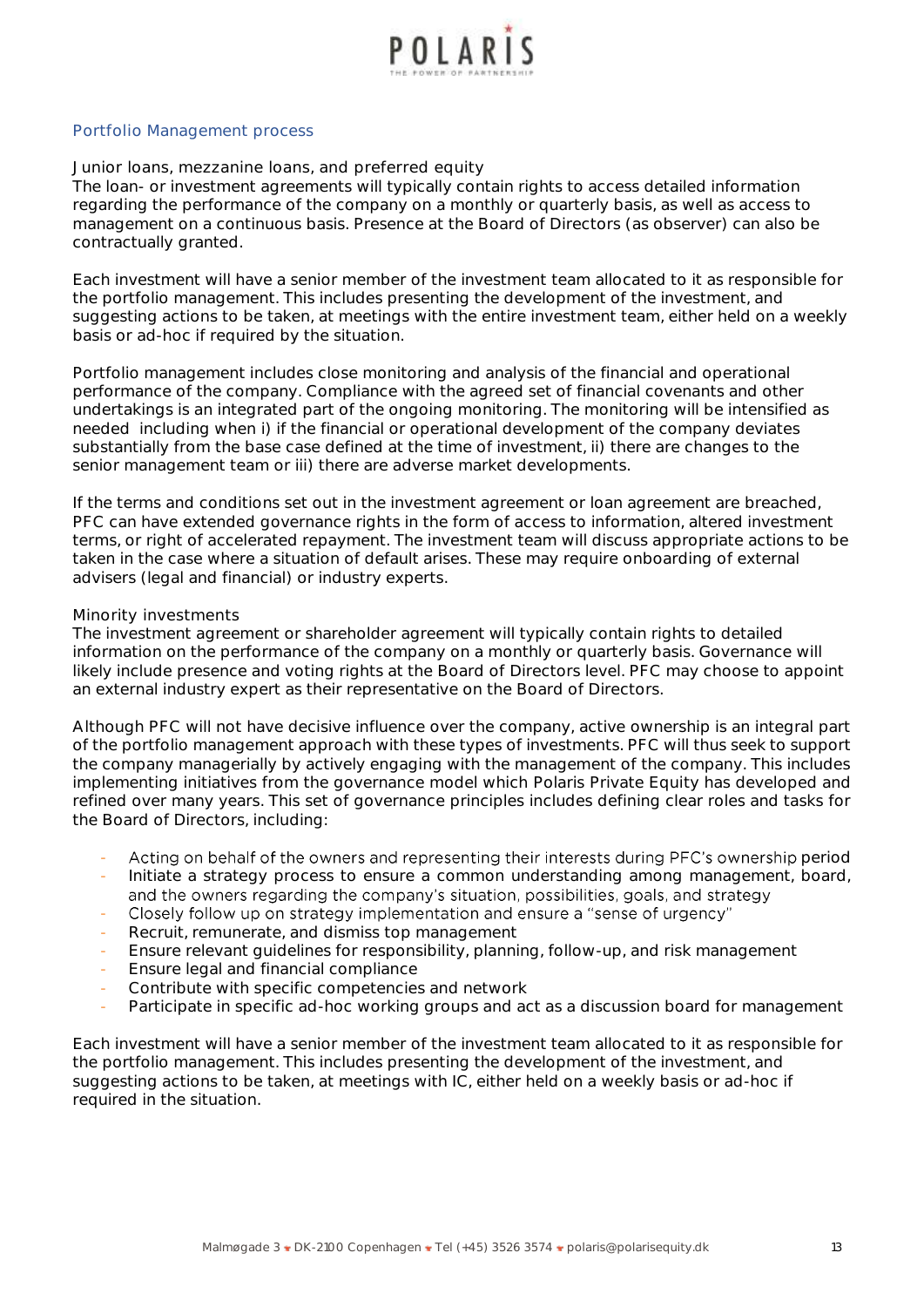

Portfolio management includes close monitoring and analysis of the financial and operational performance of the company. Adhering to the agreed set of investment objectives and other undertakings is an integrated part of the ongoing monitoring. The monitoring will be intensified as needed including when i) if the financial or operational development of the company deviates substantially from the base case defined at the time of investment, ii) there are changes to the senior management or iii) there are adverse market developments.

#### Listed credit bonds

Access to information of the financial and operational performance of the company will, due to regulatory legislation, typically be limited to publicly available information.

Each investment will have a senior member of the investment team allocated to be responsible for the portfolio management. This includes presenting views on the general development and forecasts for the company and the listed credit market in general. The latter will not only serve the purpose of evaluating the active listed investments in PFC's portfolio, but also be a general update to the investment team on pricing and risk perception within the liquid credit markets

## *Sustainability in Portfolio Management*

PFC's ambition is that their portfolio companies establish governance structures to meet the requirements embedded in Polaris' Sustainability Principles founded on the UNGPs/OECD consisting of:

- Policy Commitment through a Sustainability policy
- Sustainability due diligence processes, including responsibility in business relationships
- Grievance mechanisms
- Membership of UN Global Compact and adherence to the related reporting requirements

PFC will use their influence, as possible in each case, to promote and support the implementation of these items. In addition, PFC will promote the implementation of Polaris Sustainability Program, which is part of Polaris Excellence Model, adapted to fit the individual circumstances of each company. Polaris Sustainability Program is a standard structure based on our Sustainability Principles that defines the analysis, structure and plans that a Polaris Private Equity portfolio company should have in place with respect to sustainability. It is our ambition that these requirements with respect to sustainability are also implemented by each PFC portfolio company.

#### *Roles and responsibilities in Portfolio Management*

All employees and advisors of PFC are responsible for promoting our Sustainability Principles, Responsible Investment Policy and assisting our portfolio companies in meeting our responsibilities.

Should any such person find or receive information that a PFC portfolio company causes, contributes, or is linked to potential or actual *severe* impacts in relation to the Sustainability Principles, such person shall immediately inform the CEO or CFO of Polaris Management A/S hereof.

Polaris Management A/S will provide all PFC's portfolio company management with tools, guidance, and knowledge sharing opportunities on sustainability and good corporate governance.

## *PFC Portfolio Company Reporting*

All portfolio companies shall report publicly on sustainability in line with legal requirements.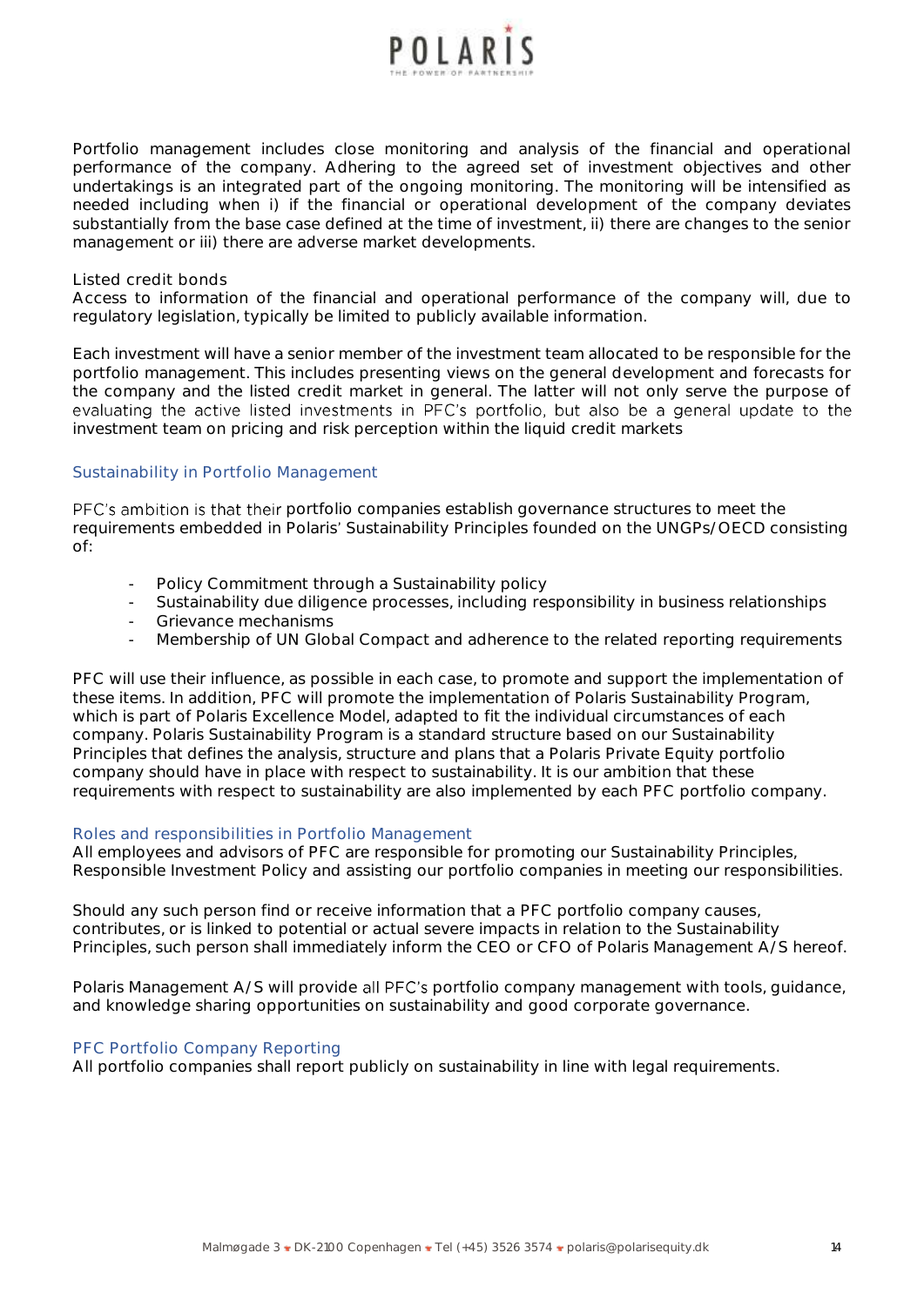

## *Good Corporate Governance Principles*

Polaris Management A/S has strict set of requirements on the way Polaris and their portfolio companies should conduct their business. Polaris Management A/S shall provide support and guidance to portfolio company management on such sound governance practices. PFC will work to implement these requirements by using its influence to:

- Establish policies that ensures a culture of legal compliance and responsible business conduct and encourage people to report concerns.
- Ensure that board members are appointed based on competence and experience, that their responsibilities are clearly defined, that the boards evaluate their own performance, and that conflicts of interests are avoided.
- Establish policies and systems that ensure board oversight with executive management, performance and remuneration reviews, legal compliance with respect to books, records, and accounting standards, effective internal controls, and solid risk management processes. Specifically, it is important that the renumeration of the management team and employees in the portfolio company does not encourage risk taking, including sustainability risks, beyond acceptable levels.